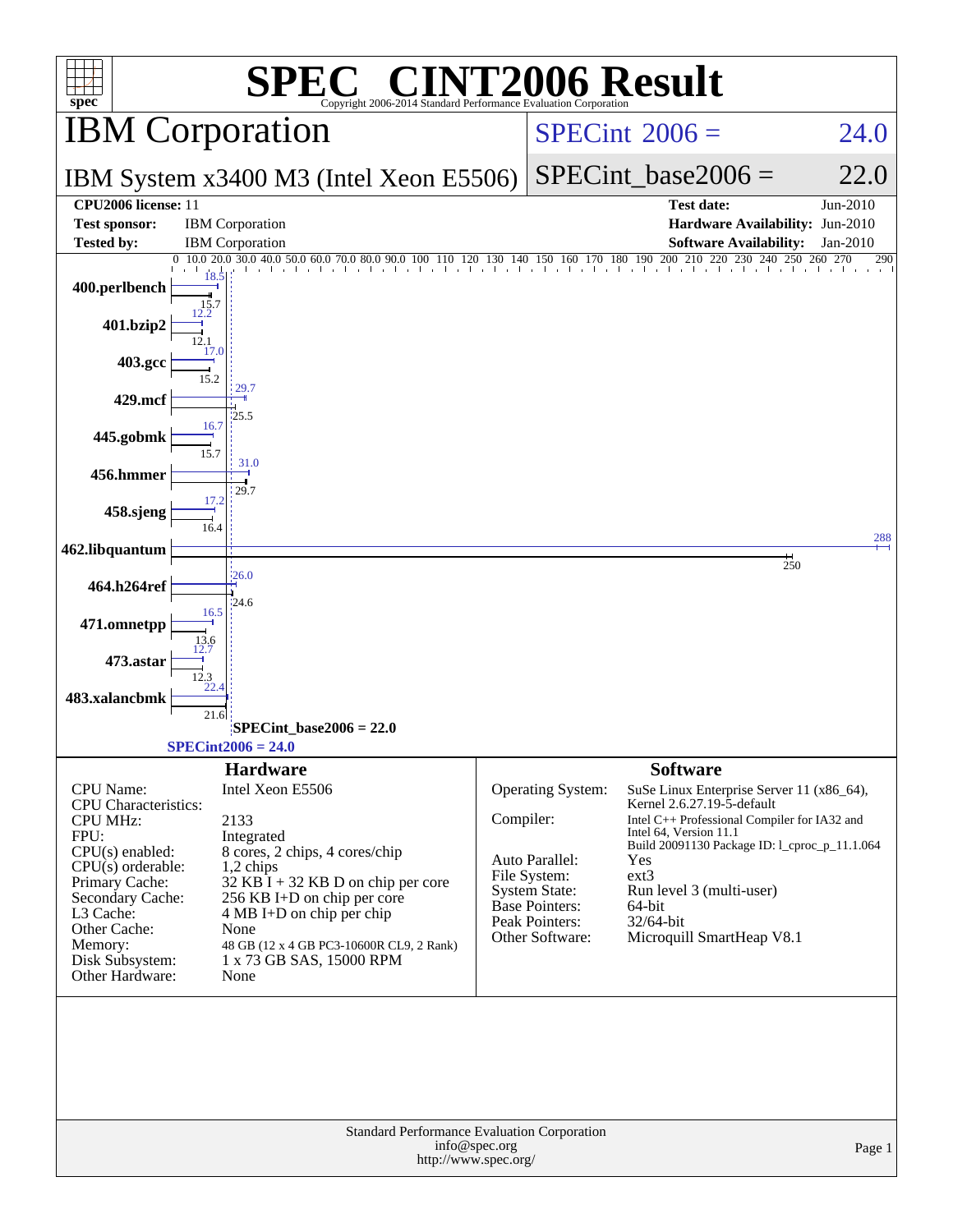

# **[SPEC CINT2006 Result](http://www.spec.org/auto/cpu2006/Docs/result-fields.html#SPECCINT2006Result)**

## IBM Corporation

### $SPECint2006 = 24.0$  $SPECint2006 = 24.0$

IBM System x3400 M3 (Intel Xeon E5506)

 $SPECTnt\_base2006 = 22.0$ 

**[CPU2006 license:](http://www.spec.org/auto/cpu2006/Docs/result-fields.html#CPU2006license)** 11 **[Test date:](http://www.spec.org/auto/cpu2006/Docs/result-fields.html#Testdate)** Jun-2010

**[Test sponsor:](http://www.spec.org/auto/cpu2006/Docs/result-fields.html#Testsponsor)** IBM Corporation **[Hardware Availability:](http://www.spec.org/auto/cpu2006/Docs/result-fields.html#HardwareAvailability)** Jun-2010 **[Tested by:](http://www.spec.org/auto/cpu2006/Docs/result-fields.html#Testedby)** IBM Corporation **[Software Availability:](http://www.spec.org/auto/cpu2006/Docs/result-fields.html#SoftwareAvailability)** Jan-2010

### **[Results Table](http://www.spec.org/auto/cpu2006/Docs/result-fields.html#ResultsTable)**

|                    | <b>Base</b>                                       |       |                |              |                |       |                                                     | <b>Peak</b>  |                |              |                |              |  |  |
|--------------------|---------------------------------------------------|-------|----------------|--------------|----------------|-------|-----------------------------------------------------|--------------|----------------|--------------|----------------|--------------|--|--|
| <b>Benchmark</b>   | <b>Seconds</b>                                    | Ratio | <b>Seconds</b> | <b>Ratio</b> | <b>Seconds</b> | Ratio | <b>Seconds</b>                                      | <b>Ratio</b> | <b>Seconds</b> | <b>Ratio</b> | <b>Seconds</b> | <b>Ratio</b> |  |  |
| $ 400$ .perlbench  | 645                                               | 15.1  | 615            | 15.9         | 621            | 15.7  | 529                                                 | 18.5         | 529            | 18.5         | 524            | 18.6         |  |  |
| 401.bzip2          | 795                                               | 12.1  | 786            | 12.3         | 795            | 12.1  | 791                                                 | 12.2         | <u>789</u>     | <u>12.2</u>  | 786            | 12.3         |  |  |
| $403.\mathrm{gcc}$ | 531                                               | 15.2  | 529            | 15.2         | 530            | 15.2  | 472                                                 | 17.0         | 473            | <b>17.0</b>  | 474            | 17.0         |  |  |
| $429$ mcf          | 357                                               | 25.6  | 357            | 25.5         | 358            | 25.5  | 307                                                 | 29.7         | 307            | 29.7         | 312            | 29.2         |  |  |
| $445$ .gobmk       | 667                                               | 15.7  | 674            | 15.6         | 670            | 15.7  | 632                                                 | 16.6         | 630            | 16.7         | 627            | 16.7         |  |  |
| $ 456.$ hmmer      | 315                                               | 29.6  | 314            | 29.7         | 310            | 30.1  | 301                                                 | 31.0         | 301            | 31.0         | <b>301</b>     | <b>31.0</b>  |  |  |
| $458$ .sjeng       | 738                                               | 16.4  | 739            | 16.4         | 740            | 16.3  | 703                                                 | 17.2         | 702            | 17.2         | 702            | 17.2         |  |  |
| 462.libquantum     | 83.8                                              | 247   | 83.0           | 250          | 83.0           | 250   | 71.8                                                | 288          | 71.8           | 288          | 73.0           | 284          |  |  |
| 464.h264ref        | 898                                               | 24.6  | 907            | 24.4         | 896            | 24.7  | 851                                                 | 26.0         | 850            | 26.0         | 850            | 26.0         |  |  |
| 471.omnetpp        | 458                                               | 13.6  | 460            | 13.6         | 458            | 13.7  | 378                                                 | 16.5         | 379            | 16.5         | 377            | 16.6         |  |  |
| $ 473$ . astar     | 568                                               | 12.4  | 575            | 12.2         | 570            | 12.3  | 555                                                 | 12.7         | 551            | 12.7         | 562            | 12.5         |  |  |
| 483.xalancbmk      | 320                                               | 21.6  | 319            | 21.6         | 316            | 21.9  | 308                                                 | 22.4         | 307            | 22.5         | 311            | 22.2         |  |  |
|                    | Decute ennoye in the order in which they were mun |       |                |              |                |       | Dold underlined text indicates a madien massurement |              |                |              |                |              |  |  |

Results appear in the [order in which they were run.](http://www.spec.org/auto/cpu2006/Docs/result-fields.html#RunOrder) Bold underlined text [indicates a median measurement.](http://www.spec.org/auto/cpu2006/Docs/result-fields.html#Median)

### **[Platform Notes](http://www.spec.org/auto/cpu2006/Docs/result-fields.html#PlatformNotes)**

 Turbo Mode Enable Turbo Boost set to Traditional CPU C State Enable

### **[General Notes](http://www.spec.org/auto/cpu2006/Docs/result-fields.html#GeneralNotes)**

 Binaries were compiled on SLES 10 with Binutils 2.18.50.0.7.20080502 'ulimit -s unlimited' was used to set the stack size to unlimited prior to run OMP\_NUM\_THREADS set to number of cores KMP\_AFFINITY set to granularity=fine,scatter

### **[Base Compiler Invocation](http://www.spec.org/auto/cpu2006/Docs/result-fields.html#BaseCompilerInvocation)**

[C benchmarks](http://www.spec.org/auto/cpu2006/Docs/result-fields.html#Cbenchmarks): [icc -m64](http://www.spec.org/cpu2006/results/res2010q3/cpu2006-20100719-12501.flags.html#user_CCbase_intel_icc_64bit_f346026e86af2a669e726fe758c88044)

[C++ benchmarks:](http://www.spec.org/auto/cpu2006/Docs/result-fields.html#CXXbenchmarks) [icpc -m64](http://www.spec.org/cpu2006/results/res2010q3/cpu2006-20100719-12501.flags.html#user_CXXbase_intel_icpc_64bit_fc66a5337ce925472a5c54ad6a0de310)

## **[Base Portability Flags](http://www.spec.org/auto/cpu2006/Docs/result-fields.html#BasePortabilityFlags)**

400.perlbench: [-DSPEC\\_CPU\\_LP64](http://www.spec.org/cpu2006/results/res2010q3/cpu2006-20100719-12501.flags.html#b400.perlbench_basePORTABILITY_DSPEC_CPU_LP64) [-DSPEC\\_CPU\\_LINUX\\_X64](http://www.spec.org/cpu2006/results/res2010q3/cpu2006-20100719-12501.flags.html#b400.perlbench_baseCPORTABILITY_DSPEC_CPU_LINUX_X64)

Continued on next page

Standard Performance Evaluation Corporation [info@spec.org](mailto:info@spec.org) <http://www.spec.org/>

Page 2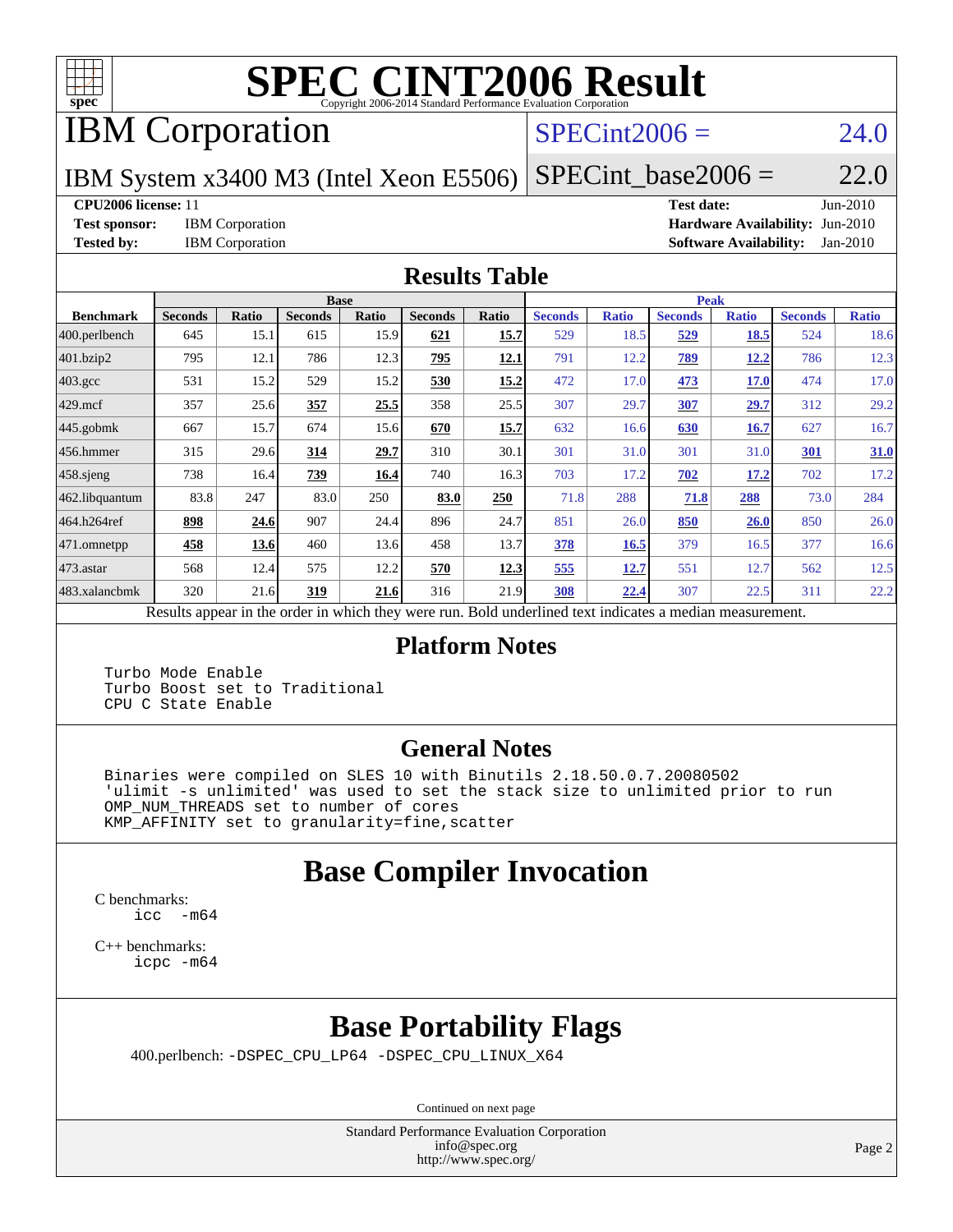

# **[SPEC CINT2006 Result](http://www.spec.org/auto/cpu2006/Docs/result-fields.html#SPECCINT2006Result)**

IBM Corporation

 $SPECint2006 = 24.0$  $SPECint2006 = 24.0$ 

IBM System x3400 M3 (Intel Xeon E5506)  $SPECTnt_base2006 = 22.0$ 

**[Test sponsor:](http://www.spec.org/auto/cpu2006/Docs/result-fields.html#Testsponsor)** IBM Corporation **[Hardware Availability:](http://www.spec.org/auto/cpu2006/Docs/result-fields.html#HardwareAvailability)** Jun-2010

**[CPU2006 license:](http://www.spec.org/auto/cpu2006/Docs/result-fields.html#CPU2006license)** 11 **[Test date:](http://www.spec.org/auto/cpu2006/Docs/result-fields.html#Testdate)** Jun-2010 **[Tested by:](http://www.spec.org/auto/cpu2006/Docs/result-fields.html#Testedby)** IBM Corporation **[Software Availability:](http://www.spec.org/auto/cpu2006/Docs/result-fields.html#SoftwareAvailability)** Jan-2010

### **[Base Portability Flags \(Continued\)](http://www.spec.org/auto/cpu2006/Docs/result-fields.html#BasePortabilityFlags)**

 401.bzip2: [-DSPEC\\_CPU\\_LP64](http://www.spec.org/cpu2006/results/res2010q3/cpu2006-20100719-12501.flags.html#suite_basePORTABILITY401_bzip2_DSPEC_CPU_LP64) 403.gcc: [-DSPEC\\_CPU\\_LP64](http://www.spec.org/cpu2006/results/res2010q3/cpu2006-20100719-12501.flags.html#suite_basePORTABILITY403_gcc_DSPEC_CPU_LP64) 429.mcf: [-DSPEC\\_CPU\\_LP64](http://www.spec.org/cpu2006/results/res2010q3/cpu2006-20100719-12501.flags.html#suite_basePORTABILITY429_mcf_DSPEC_CPU_LP64) 445.gobmk: [-DSPEC\\_CPU\\_LP64](http://www.spec.org/cpu2006/results/res2010q3/cpu2006-20100719-12501.flags.html#suite_basePORTABILITY445_gobmk_DSPEC_CPU_LP64) 456.hmmer: [-DSPEC\\_CPU\\_LP64](http://www.spec.org/cpu2006/results/res2010q3/cpu2006-20100719-12501.flags.html#suite_basePORTABILITY456_hmmer_DSPEC_CPU_LP64) 458.sjeng: [-DSPEC\\_CPU\\_LP64](http://www.spec.org/cpu2006/results/res2010q3/cpu2006-20100719-12501.flags.html#suite_basePORTABILITY458_sjeng_DSPEC_CPU_LP64) 462.libquantum: [-DSPEC\\_CPU\\_LP64](http://www.spec.org/cpu2006/results/res2010q3/cpu2006-20100719-12501.flags.html#suite_basePORTABILITY462_libquantum_DSPEC_CPU_LP64) [-DSPEC\\_CPU\\_LINUX](http://www.spec.org/cpu2006/results/res2010q3/cpu2006-20100719-12501.flags.html#b462.libquantum_baseCPORTABILITY_DSPEC_CPU_LINUX) 464.h264ref: [-DSPEC\\_CPU\\_LP64](http://www.spec.org/cpu2006/results/res2010q3/cpu2006-20100719-12501.flags.html#suite_basePORTABILITY464_h264ref_DSPEC_CPU_LP64) 471.omnetpp: [-DSPEC\\_CPU\\_LP64](http://www.spec.org/cpu2006/results/res2010q3/cpu2006-20100719-12501.flags.html#suite_basePORTABILITY471_omnetpp_DSPEC_CPU_LP64) 473.astar: [-DSPEC\\_CPU\\_LP64](http://www.spec.org/cpu2006/results/res2010q3/cpu2006-20100719-12501.flags.html#suite_basePORTABILITY473_astar_DSPEC_CPU_LP64) 483.xalancbmk: [-DSPEC\\_CPU\\_LP64](http://www.spec.org/cpu2006/results/res2010q3/cpu2006-20100719-12501.flags.html#suite_basePORTABILITY483_xalancbmk_DSPEC_CPU_LP64) [-DSPEC\\_CPU\\_LINUX](http://www.spec.org/cpu2006/results/res2010q3/cpu2006-20100719-12501.flags.html#b483.xalancbmk_baseCXXPORTABILITY_DSPEC_CPU_LINUX)

### **[Base Optimization Flags](http://www.spec.org/auto/cpu2006/Docs/result-fields.html#BaseOptimizationFlags)**

[C benchmarks](http://www.spec.org/auto/cpu2006/Docs/result-fields.html#Cbenchmarks):

[-xSSE4.2](http://www.spec.org/cpu2006/results/res2010q3/cpu2006-20100719-12501.flags.html#user_CCbase_f-xSSE42_f91528193cf0b216347adb8b939d4107) [-ipo](http://www.spec.org/cpu2006/results/res2010q3/cpu2006-20100719-12501.flags.html#user_CCbase_f-ipo) [-O3](http://www.spec.org/cpu2006/results/res2010q3/cpu2006-20100719-12501.flags.html#user_CCbase_f-O3) [-no-prec-div](http://www.spec.org/cpu2006/results/res2010q3/cpu2006-20100719-12501.flags.html#user_CCbase_f-no-prec-div) [-static](http://www.spec.org/cpu2006/results/res2010q3/cpu2006-20100719-12501.flags.html#user_CCbase_f-static) [-parallel](http://www.spec.org/cpu2006/results/res2010q3/cpu2006-20100719-12501.flags.html#user_CCbase_f-parallel) [-opt-prefetch](http://www.spec.org/cpu2006/results/res2010q3/cpu2006-20100719-12501.flags.html#user_CCbase_f-opt-prefetch)

[C++ benchmarks:](http://www.spec.org/auto/cpu2006/Docs/result-fields.html#CXXbenchmarks)

```
-xSSE4.2 -ipo -O3 -no-prec-div -opt-prefetch -Wl,-z,muldefs
-L/home/cmplr/usr3/alrahate/cpu2006.1.1.ic11.1/libic11.1-64bit -lsmartheap64
```
### **[Base Other Flags](http://www.spec.org/auto/cpu2006/Docs/result-fields.html#BaseOtherFlags)**

[C benchmarks](http://www.spec.org/auto/cpu2006/Docs/result-fields.html#Cbenchmarks):

403.gcc: [-Dalloca=\\_alloca](http://www.spec.org/cpu2006/results/res2010q3/cpu2006-20100719-12501.flags.html#b403.gcc_baseEXTRA_CFLAGS_Dalloca_be3056838c12de2578596ca5467af7f3)

### **[Peak Compiler Invocation](http://www.spec.org/auto/cpu2006/Docs/result-fields.html#PeakCompilerInvocation)**

[C benchmarks \(except as noted below\)](http://www.spec.org/auto/cpu2006/Docs/result-fields.html#Cbenchmarksexceptasnotedbelow): [icc -m64](http://www.spec.org/cpu2006/results/res2010q3/cpu2006-20100719-12501.flags.html#user_CCpeak_intel_icc_64bit_f346026e86af2a669e726fe758c88044)

400.perlbench: [icc -m32](http://www.spec.org/cpu2006/results/res2010q3/cpu2006-20100719-12501.flags.html#user_peakCCLD400_perlbench_intel_icc_32bit_a6a621f8d50482236b970c6ac5f55f93)

429.mcf: [icc -m32](http://www.spec.org/cpu2006/results/res2010q3/cpu2006-20100719-12501.flags.html#user_peakCCLD429_mcf_intel_icc_32bit_a6a621f8d50482236b970c6ac5f55f93)

445.gobmk: [icc -m32](http://www.spec.org/cpu2006/results/res2010q3/cpu2006-20100719-12501.flags.html#user_peakCCLD445_gobmk_intel_icc_32bit_a6a621f8d50482236b970c6ac5f55f93)

464.h264ref: [icc -m32](http://www.spec.org/cpu2006/results/res2010q3/cpu2006-20100719-12501.flags.html#user_peakCCLD464_h264ref_intel_icc_32bit_a6a621f8d50482236b970c6ac5f55f93)

[C++ benchmarks \(except as noted below\):](http://www.spec.org/auto/cpu2006/Docs/result-fields.html#CXXbenchmarksexceptasnotedbelow) [icpc -m32](http://www.spec.org/cpu2006/results/res2010q3/cpu2006-20100719-12501.flags.html#user_CXXpeak_intel_icpc_32bit_4e5a5ef1a53fd332b3c49e69c3330699)

Continued on next page

Standard Performance Evaluation Corporation [info@spec.org](mailto:info@spec.org) <http://www.spec.org/>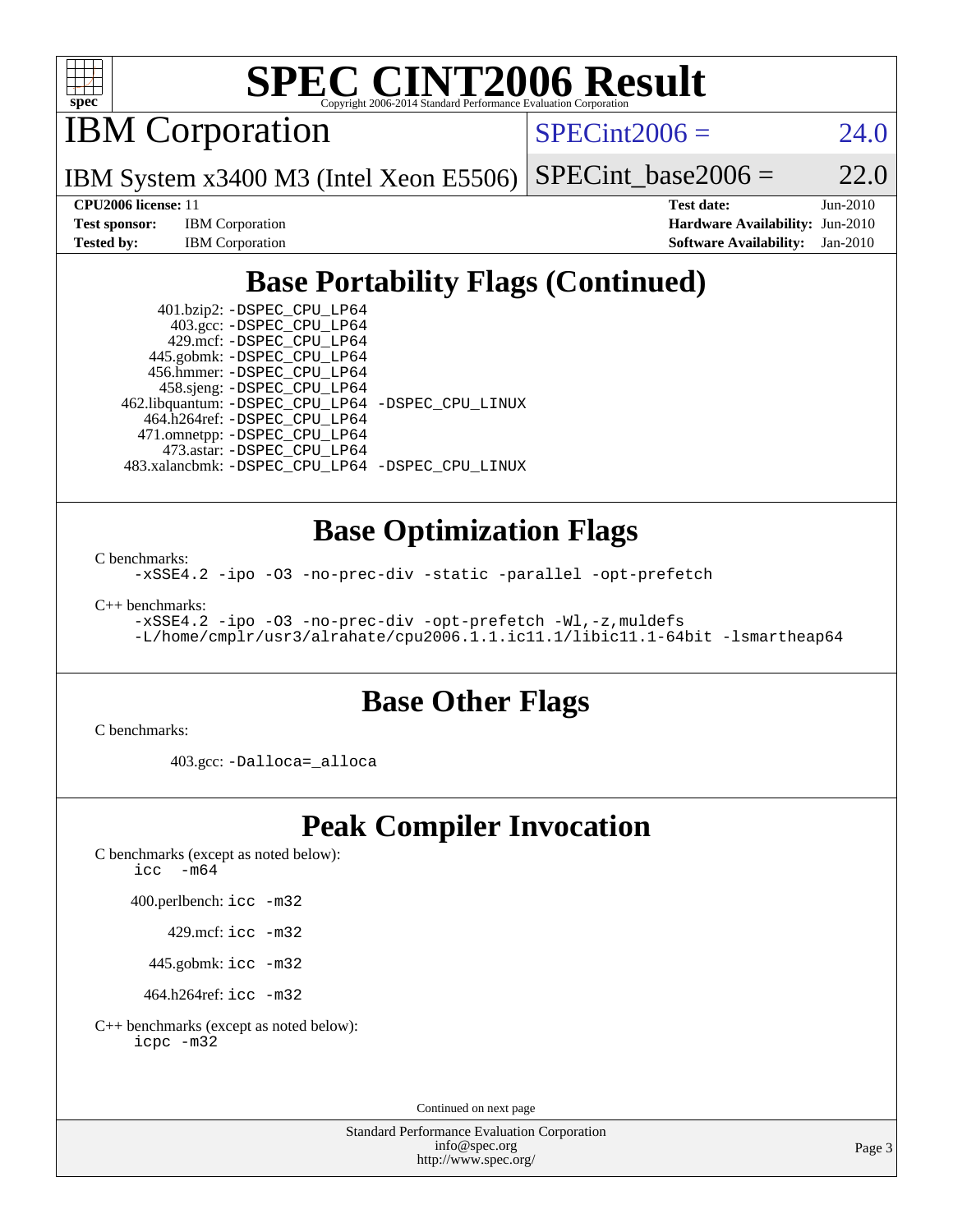

# **[SPEC CINT2006 Result](http://www.spec.org/auto/cpu2006/Docs/result-fields.html#SPECCINT2006Result)**

IBM Corporation

 $SPECint2006 = 24.0$  $SPECint2006 = 24.0$ 

IBM System x3400 M3 (Intel Xeon E5506)  $SPECint_base2006 = 22.0$  $SPECint_base2006 = 22.0$ 

**[Test sponsor:](http://www.spec.org/auto/cpu2006/Docs/result-fields.html#Testsponsor)** IBM Corporation **[Hardware Availability:](http://www.spec.org/auto/cpu2006/Docs/result-fields.html#HardwareAvailability)** Jun-2010

**[CPU2006 license:](http://www.spec.org/auto/cpu2006/Docs/result-fields.html#CPU2006license)** 11 **[Test date:](http://www.spec.org/auto/cpu2006/Docs/result-fields.html#Testdate)** Jun-2010 **[Tested by:](http://www.spec.org/auto/cpu2006/Docs/result-fields.html#Testedby)** IBM Corporation **[Software Availability:](http://www.spec.org/auto/cpu2006/Docs/result-fields.html#SoftwareAvailability)** Jan-2010

## **[Peak Compiler Invocation \(Continued\)](http://www.spec.org/auto/cpu2006/Docs/result-fields.html#PeakCompilerInvocation)**

473.astar: [icpc -m64](http://www.spec.org/cpu2006/results/res2010q3/cpu2006-20100719-12501.flags.html#user_peakCXXLD473_astar_intel_icpc_64bit_fc66a5337ce925472a5c54ad6a0de310)

### **[Peak Portability Flags](http://www.spec.org/auto/cpu2006/Docs/result-fields.html#PeakPortabilityFlags)**

 400.perlbench: [-DSPEC\\_CPU\\_LINUX\\_IA32](http://www.spec.org/cpu2006/results/res2010q3/cpu2006-20100719-12501.flags.html#b400.perlbench_peakCPORTABILITY_DSPEC_CPU_LINUX_IA32) 401.bzip2: [-DSPEC\\_CPU\\_LP64](http://www.spec.org/cpu2006/results/res2010q3/cpu2006-20100719-12501.flags.html#suite_peakPORTABILITY401_bzip2_DSPEC_CPU_LP64)

 403.gcc: [-DSPEC\\_CPU\\_LP64](http://www.spec.org/cpu2006/results/res2010q3/cpu2006-20100719-12501.flags.html#suite_peakPORTABILITY403_gcc_DSPEC_CPU_LP64) 456.hmmer: [-DSPEC\\_CPU\\_LP64](http://www.spec.org/cpu2006/results/res2010q3/cpu2006-20100719-12501.flags.html#suite_peakPORTABILITY456_hmmer_DSPEC_CPU_LP64) 458.sjeng: [-DSPEC\\_CPU\\_LP64](http://www.spec.org/cpu2006/results/res2010q3/cpu2006-20100719-12501.flags.html#suite_peakPORTABILITY458_sjeng_DSPEC_CPU_LP64) 462.libquantum: [-DSPEC\\_CPU\\_LP64](http://www.spec.org/cpu2006/results/res2010q3/cpu2006-20100719-12501.flags.html#suite_peakPORTABILITY462_libquantum_DSPEC_CPU_LP64) [-DSPEC\\_CPU\\_LINUX](http://www.spec.org/cpu2006/results/res2010q3/cpu2006-20100719-12501.flags.html#b462.libquantum_peakCPORTABILITY_DSPEC_CPU_LINUX) 473.astar: [-DSPEC\\_CPU\\_LP64](http://www.spec.org/cpu2006/results/res2010q3/cpu2006-20100719-12501.flags.html#suite_peakPORTABILITY473_astar_DSPEC_CPU_LP64) 483.xalancbmk: [-DSPEC\\_CPU\\_LINUX](http://www.spec.org/cpu2006/results/res2010q3/cpu2006-20100719-12501.flags.html#b483.xalancbmk_peakCXXPORTABILITY_DSPEC_CPU_LINUX)

### **[Peak Optimization Flags](http://www.spec.org/auto/cpu2006/Docs/result-fields.html#PeakOptimizationFlags)**

[C benchmarks](http://www.spec.org/auto/cpu2006/Docs/result-fields.html#Cbenchmarks):

 400.perlbench: [-xSSE4.2](http://www.spec.org/cpu2006/results/res2010q3/cpu2006-20100719-12501.flags.html#user_peakPASS2_CFLAGSPASS2_LDCFLAGS400_perlbench_f-xSSE42_f91528193cf0b216347adb8b939d4107)(pass 2) [-prof-gen](http://www.spec.org/cpu2006/results/res2010q3/cpu2006-20100719-12501.flags.html#user_peakPASS1_CFLAGSPASS1_LDCFLAGS400_perlbench_prof_gen_e43856698f6ca7b7e442dfd80e94a8fc)(pass 1) [-ipo](http://www.spec.org/cpu2006/results/res2010q3/cpu2006-20100719-12501.flags.html#user_peakPASS2_CFLAGSPASS2_LDCFLAGS400_perlbench_f-ipo)(pass 2) [-O3](http://www.spec.org/cpu2006/results/res2010q3/cpu2006-20100719-12501.flags.html#user_peakPASS2_CFLAGSPASS2_LDCFLAGS400_perlbench_f-O3)(pass 2) [-no-prec-div](http://www.spec.org/cpu2006/results/res2010q3/cpu2006-20100719-12501.flags.html#user_peakPASS2_CFLAGSPASS2_LDCFLAGS400_perlbench_f-no-prec-div)(pass 2) [-static](http://www.spec.org/cpu2006/results/res2010q3/cpu2006-20100719-12501.flags.html#user_peakPASS2_CFLAGSPASS2_LDCFLAGS400_perlbench_f-static)(pass 2) [-prof-use](http://www.spec.org/cpu2006/results/res2010q3/cpu2006-20100719-12501.flags.html#user_peakPASS2_CFLAGSPASS2_LDCFLAGS400_perlbench_prof_use_bccf7792157ff70d64e32fe3e1250b55)(pass 2) [-ansi-alias](http://www.spec.org/cpu2006/results/res2010q3/cpu2006-20100719-12501.flags.html#user_peakCOPTIMIZE400_perlbench_f-ansi-alias) [-opt-prefetch](http://www.spec.org/cpu2006/results/res2010q3/cpu2006-20100719-12501.flags.html#user_peakCOPTIMIZE400_perlbench_f-opt-prefetch) 401.bzip2: [-xSSE4.2](http://www.spec.org/cpu2006/results/res2010q3/cpu2006-20100719-12501.flags.html#user_peakPASS2_CFLAGSPASS2_LDCFLAGS401_bzip2_f-xSSE42_f91528193cf0b216347adb8b939d4107)(pass 2) [-prof-gen](http://www.spec.org/cpu2006/results/res2010q3/cpu2006-20100719-12501.flags.html#user_peakPASS1_CFLAGSPASS1_LDCFLAGS401_bzip2_prof_gen_e43856698f6ca7b7e442dfd80e94a8fc)(pass 1) [-ipo](http://www.spec.org/cpu2006/results/res2010q3/cpu2006-20100719-12501.flags.html#user_peakPASS2_CFLAGSPASS2_LDCFLAGS401_bzip2_f-ipo)(pass 2) [-O3](http://www.spec.org/cpu2006/results/res2010q3/cpu2006-20100719-12501.flags.html#user_peakPASS2_CFLAGSPASS2_LDCFLAGS401_bzip2_f-O3)(pass 2) [-no-prec-div](http://www.spec.org/cpu2006/results/res2010q3/cpu2006-20100719-12501.flags.html#user_peakCOPTIMIZEPASS2_CFLAGSPASS2_LDCFLAGS401_bzip2_f-no-prec-div) [-static](http://www.spec.org/cpu2006/results/res2010q3/cpu2006-20100719-12501.flags.html#user_peakPASS2_CFLAGSPASS2_LDCFLAGS401_bzip2_f-static)(pass 2) [-prof-use](http://www.spec.org/cpu2006/results/res2010q3/cpu2006-20100719-12501.flags.html#user_peakPASS2_CFLAGSPASS2_LDCFLAGS401_bzip2_prof_use_bccf7792157ff70d64e32fe3e1250b55)(pass 2) [-auto-ilp32](http://www.spec.org/cpu2006/results/res2010q3/cpu2006-20100719-12501.flags.html#user_peakCOPTIMIZE401_bzip2_f-auto-ilp32) [-opt-prefetch](http://www.spec.org/cpu2006/results/res2010q3/cpu2006-20100719-12501.flags.html#user_peakCOPTIMIZE401_bzip2_f-opt-prefetch) [-ansi-alias](http://www.spec.org/cpu2006/results/res2010q3/cpu2006-20100719-12501.flags.html#user_peakCOPTIMIZE401_bzip2_f-ansi-alias) 403.gcc: [-xSSE4.2](http://www.spec.org/cpu2006/results/res2010q3/cpu2006-20100719-12501.flags.html#user_peakCOPTIMIZE403_gcc_f-xSSE42_f91528193cf0b216347adb8b939d4107) [-ipo](http://www.spec.org/cpu2006/results/res2010q3/cpu2006-20100719-12501.flags.html#user_peakCOPTIMIZE403_gcc_f-ipo) [-O3](http://www.spec.org/cpu2006/results/res2010q3/cpu2006-20100719-12501.flags.html#user_peakCOPTIMIZE403_gcc_f-O3) [-no-prec-div](http://www.spec.org/cpu2006/results/res2010q3/cpu2006-20100719-12501.flags.html#user_peakCOPTIMIZE403_gcc_f-no-prec-div) [-static](http://www.spec.org/cpu2006/results/res2010q3/cpu2006-20100719-12501.flags.html#user_peakCOPTIMIZE403_gcc_f-static) [-inline-calloc](http://www.spec.org/cpu2006/results/res2010q3/cpu2006-20100719-12501.flags.html#user_peakCOPTIMIZE403_gcc_f-inline-calloc) [-opt-malloc-options=3](http://www.spec.org/cpu2006/results/res2010q3/cpu2006-20100719-12501.flags.html#user_peakCOPTIMIZE403_gcc_f-opt-malloc-options_13ab9b803cf986b4ee62f0a5998c2238) [-auto-ilp32](http://www.spec.org/cpu2006/results/res2010q3/cpu2006-20100719-12501.flags.html#user_peakCOPTIMIZE403_gcc_f-auto-ilp32) 429.mcf: [-xSSE4.2](http://www.spec.org/cpu2006/results/res2010q3/cpu2006-20100719-12501.flags.html#user_peakCOPTIMIZE429_mcf_f-xSSE42_f91528193cf0b216347adb8b939d4107) [-ipo](http://www.spec.org/cpu2006/results/res2010q3/cpu2006-20100719-12501.flags.html#user_peakCOPTIMIZE429_mcf_f-ipo) [-O3](http://www.spec.org/cpu2006/results/res2010q3/cpu2006-20100719-12501.flags.html#user_peakCOPTIMIZE429_mcf_f-O3) [-no-prec-div](http://www.spec.org/cpu2006/results/res2010q3/cpu2006-20100719-12501.flags.html#user_peakCOPTIMIZE429_mcf_f-no-prec-div) [-static](http://www.spec.org/cpu2006/results/res2010q3/cpu2006-20100719-12501.flags.html#user_peakCOPTIMIZE429_mcf_f-static) [-opt-prefetch](http://www.spec.org/cpu2006/results/res2010q3/cpu2006-20100719-12501.flags.html#user_peakCOPTIMIZE429_mcf_f-opt-prefetch) 445.gobmk: [-xSSE4.2](http://www.spec.org/cpu2006/results/res2010q3/cpu2006-20100719-12501.flags.html#user_peakPASS2_CFLAGSPASS2_LDCFLAGS445_gobmk_f-xSSE42_f91528193cf0b216347adb8b939d4107)(pass 2) [-prof-gen](http://www.spec.org/cpu2006/results/res2010q3/cpu2006-20100719-12501.flags.html#user_peakPASS1_CFLAGSPASS1_LDCFLAGS445_gobmk_prof_gen_e43856698f6ca7b7e442dfd80e94a8fc)(pass 1) [-prof-use](http://www.spec.org/cpu2006/results/res2010q3/cpu2006-20100719-12501.flags.html#user_peakPASS2_CFLAGSPASS2_LDCFLAGS445_gobmk_prof_use_bccf7792157ff70d64e32fe3e1250b55)(pass 2) [-O2](http://www.spec.org/cpu2006/results/res2010q3/cpu2006-20100719-12501.flags.html#user_peakCOPTIMIZE445_gobmk_f-O2) [-ipo](http://www.spec.org/cpu2006/results/res2010q3/cpu2006-20100719-12501.flags.html#user_peakCOPTIMIZE445_gobmk_f-ipo) [-no-prec-div](http://www.spec.org/cpu2006/results/res2010q3/cpu2006-20100719-12501.flags.html#user_peakCOPTIMIZE445_gobmk_f-no-prec-div) [-ansi-alias](http://www.spec.org/cpu2006/results/res2010q3/cpu2006-20100719-12501.flags.html#user_peakCOPTIMIZE445_gobmk_f-ansi-alias) 456.hmmer: [-xSSE4.2](http://www.spec.org/cpu2006/results/res2010q3/cpu2006-20100719-12501.flags.html#user_peakCOPTIMIZE456_hmmer_f-xSSE42_f91528193cf0b216347adb8b939d4107) [-ipo](http://www.spec.org/cpu2006/results/res2010q3/cpu2006-20100719-12501.flags.html#user_peakCOPTIMIZE456_hmmer_f-ipo) [-O3](http://www.spec.org/cpu2006/results/res2010q3/cpu2006-20100719-12501.flags.html#user_peakCOPTIMIZE456_hmmer_f-O3) [-no-prec-div](http://www.spec.org/cpu2006/results/res2010q3/cpu2006-20100719-12501.flags.html#user_peakCOPTIMIZE456_hmmer_f-no-prec-div) [-static](http://www.spec.org/cpu2006/results/res2010q3/cpu2006-20100719-12501.flags.html#user_peakCOPTIMIZE456_hmmer_f-static) [-unroll2](http://www.spec.org/cpu2006/results/res2010q3/cpu2006-20100719-12501.flags.html#user_peakCOPTIMIZE456_hmmer_f-unroll_784dae83bebfb236979b41d2422d7ec2) [-ansi-alias](http://www.spec.org/cpu2006/results/res2010q3/cpu2006-20100719-12501.flags.html#user_peakCOPTIMIZE456_hmmer_f-ansi-alias) [-auto-ilp32](http://www.spec.org/cpu2006/results/res2010q3/cpu2006-20100719-12501.flags.html#user_peakCOPTIMIZE456_hmmer_f-auto-ilp32) 458.sjeng: [-xSSE4.2](http://www.spec.org/cpu2006/results/res2010q3/cpu2006-20100719-12501.flags.html#user_peakPASS2_CFLAGSPASS2_LDCFLAGS458_sjeng_f-xSSE42_f91528193cf0b216347adb8b939d4107)(pass 2) [-prof-gen](http://www.spec.org/cpu2006/results/res2010q3/cpu2006-20100719-12501.flags.html#user_peakPASS1_CFLAGSPASS1_LDCFLAGS458_sjeng_prof_gen_e43856698f6ca7b7e442dfd80e94a8fc)(pass 1) [-ipo](http://www.spec.org/cpu2006/results/res2010q3/cpu2006-20100719-12501.flags.html#user_peakPASS2_CFLAGSPASS2_LDCFLAGS458_sjeng_f-ipo)(pass 2) [-O3](http://www.spec.org/cpu2006/results/res2010q3/cpu2006-20100719-12501.flags.html#user_peakPASS2_CFLAGSPASS2_LDCFLAGS458_sjeng_f-O3)(pass 2) [-no-prec-div](http://www.spec.org/cpu2006/results/res2010q3/cpu2006-20100719-12501.flags.html#user_peakPASS2_CFLAGSPASS2_LDCFLAGS458_sjeng_f-no-prec-div)(pass 2) [-static](http://www.spec.org/cpu2006/results/res2010q3/cpu2006-20100719-12501.flags.html#user_peakPASS2_CFLAGSPASS2_LDCFLAGS458_sjeng_f-static)(pass 2) [-prof-use](http://www.spec.org/cpu2006/results/res2010q3/cpu2006-20100719-12501.flags.html#user_peakPASS2_CFLAGSPASS2_LDCFLAGS458_sjeng_prof_use_bccf7792157ff70d64e32fe3e1250b55)(pass 2) [-unroll4](http://www.spec.org/cpu2006/results/res2010q3/cpu2006-20100719-12501.flags.html#user_peakCOPTIMIZE458_sjeng_f-unroll_4e5e4ed65b7fd20bdcd365bec371b81f) 462.libquantum: [-xSSE4.2](http://www.spec.org/cpu2006/results/res2010q3/cpu2006-20100719-12501.flags.html#user_peakCOPTIMIZE462_libquantum_f-xSSE42_f91528193cf0b216347adb8b939d4107) [-ipo](http://www.spec.org/cpu2006/results/res2010q3/cpu2006-20100719-12501.flags.html#user_peakCOPTIMIZE462_libquantum_f-ipo) [-O3](http://www.spec.org/cpu2006/results/res2010q3/cpu2006-20100719-12501.flags.html#user_peakCOPTIMIZE462_libquantum_f-O3) [-no-prec-div](http://www.spec.org/cpu2006/results/res2010q3/cpu2006-20100719-12501.flags.html#user_peakCOPTIMIZE462_libquantum_f-no-prec-div) [-static](http://www.spec.org/cpu2006/results/res2010q3/cpu2006-20100719-12501.flags.html#user_peakCOPTIMIZE462_libquantum_f-static) [-parallel](http://www.spec.org/cpu2006/results/res2010q3/cpu2006-20100719-12501.flags.html#user_peakCOPTIMIZE462_libquantum_f-parallel) [-opt-prefetch](http://www.spec.org/cpu2006/results/res2010q3/cpu2006-20100719-12501.flags.html#user_peakCOPTIMIZE462_libquantum_f-opt-prefetch) [-par-schedule-static=32768](http://www.spec.org/cpu2006/results/res2010q3/cpu2006-20100719-12501.flags.html#user_peakCOPTIMIZE462_libquantum_f-par-schedule_9386bcd99ba64e99ee01d1aafefddd14) [-ansi-alias](http://www.spec.org/cpu2006/results/res2010q3/cpu2006-20100719-12501.flags.html#user_peakCOPTIMIZE462_libquantum_f-ansi-alias) 464.h264ref: [-xSSE4.2](http://www.spec.org/cpu2006/results/res2010q3/cpu2006-20100719-12501.flags.html#user_peakPASS2_CFLAGSPASS2_LDCFLAGS464_h264ref_f-xSSE42_f91528193cf0b216347adb8b939d4107)(pass 2) [-prof-gen](http://www.spec.org/cpu2006/results/res2010q3/cpu2006-20100719-12501.flags.html#user_peakPASS1_CFLAGSPASS1_LDCFLAGS464_h264ref_prof_gen_e43856698f6ca7b7e442dfd80e94a8fc)(pass 1) [-ipo](http://www.spec.org/cpu2006/results/res2010q3/cpu2006-20100719-12501.flags.html#user_peakPASS2_CFLAGSPASS2_LDCFLAGS464_h264ref_f-ipo)(pass 2) [-O3](http://www.spec.org/cpu2006/results/res2010q3/cpu2006-20100719-12501.flags.html#user_peakPASS2_CFLAGSPASS2_LDCFLAGS464_h264ref_f-O3)(pass 2) [-no-prec-div](http://www.spec.org/cpu2006/results/res2010q3/cpu2006-20100719-12501.flags.html#user_peakPASS2_CFLAGSPASS2_LDCFLAGS464_h264ref_f-no-prec-div)(pass 2) [-static](http://www.spec.org/cpu2006/results/res2010q3/cpu2006-20100719-12501.flags.html#user_peakPASS2_CFLAGSPASS2_LDCFLAGS464_h264ref_f-static)(pass 2) [-prof-use](http://www.spec.org/cpu2006/results/res2010q3/cpu2006-20100719-12501.flags.html#user_peakPASS2_CFLAGSPASS2_LDCFLAGS464_h264ref_prof_use_bccf7792157ff70d64e32fe3e1250b55)(pass 2) [-unroll2](http://www.spec.org/cpu2006/results/res2010q3/cpu2006-20100719-12501.flags.html#user_peakCOPTIMIZE464_h264ref_f-unroll_784dae83bebfb236979b41d2422d7ec2) [-ansi-alias](http://www.spec.org/cpu2006/results/res2010q3/cpu2006-20100719-12501.flags.html#user_peakCOPTIMIZE464_h264ref_f-ansi-alias)

Continued on next page

Standard Performance Evaluation Corporation [info@spec.org](mailto:info@spec.org) <http://www.spec.org/>